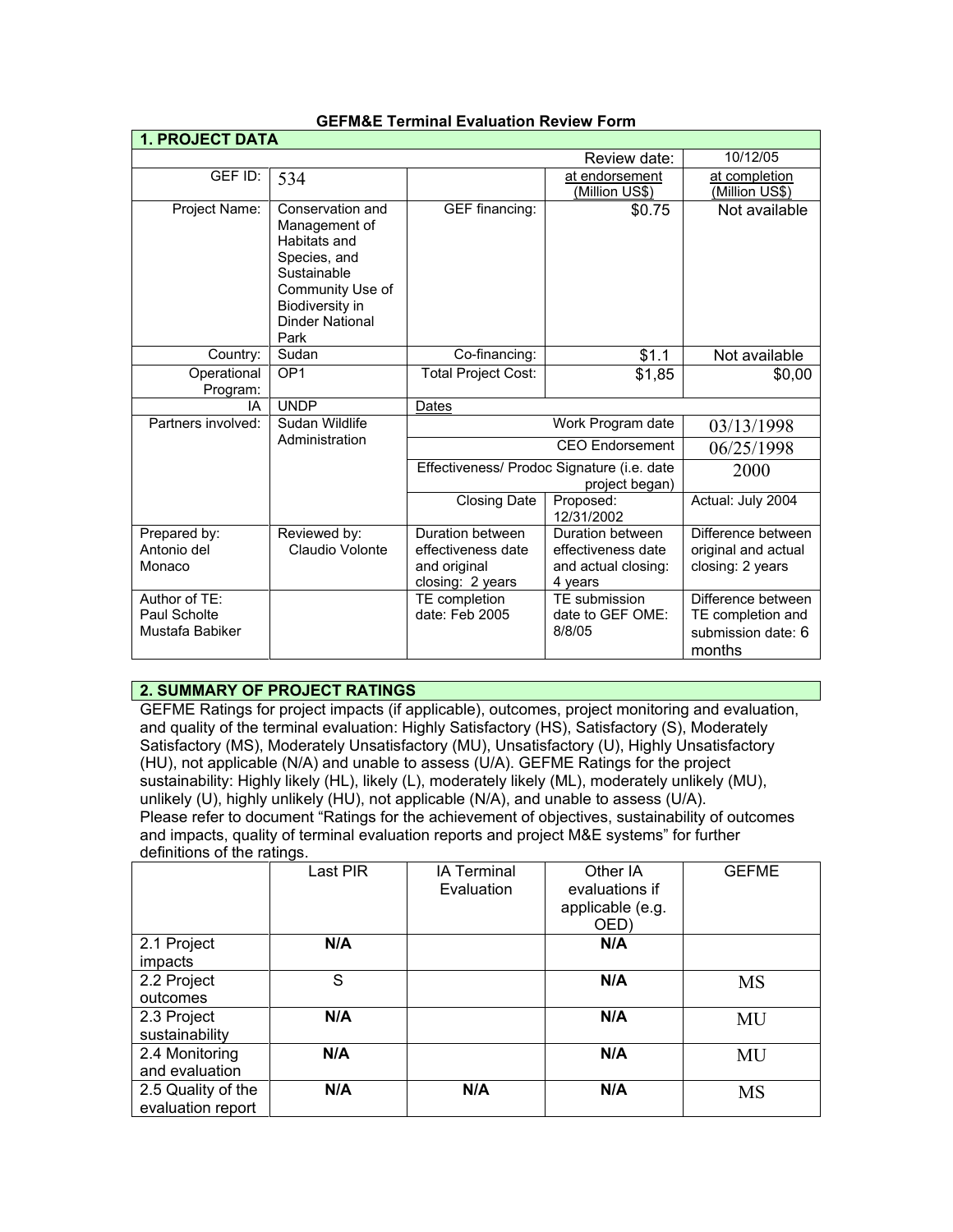Should this terminal evaluation report be considered a good practice? Why? There was no presentation of actual project costs, the ratings were not consistent with the statements in the text.

## **3. PROJECT OBJECTIVES, EXPECTED AND ACTUAL OUTCOMES**

## **3.1 Project Objectives**

• **What are the Global Environmental Objectives? Any changes during implementation?** The Project document indicates that the project objectives were to conserve globally significant biodiversity and remove root barriers [to conservation] in Dinder National Park by encouraging species conservation and the sustainable use of resources through the integration of local communities in the utilization and management of natural resources. The TE indicated that there were no changes to these objectives.

#### • **What are the Development Objectives? Any changes during implementation?**

- Conservation of the Biodiversity of the park through development and implementation of a management plan.
- Long term sustainable conservation of biodiversity in the established park by encouraging species and habitat conservation and maintenance of the park as a coherent ecosystem.
- Long-term sustainable management of the Buffer Zone through the integration of the local communities living inside and along the borders in the sustainable utilization and management of the natural resources of the park. Enhancement of the livelihoods of the communities living in and around the border of the Park by encouraging them to participate in community oriented projects, which will provide them with renewable resources on a long-term basis.

The TE indicates that there were no changes although the project budget was reduced, making the timeframe and activities overoptimistic and causing delays in project implementation schedules.

## **3.2 Outcomes and Impacts**

- **What were the major project outcomes and impacts as described in the TE?**
- The TE indicates that the project contributed to the formulation and subsequent approval (by the Wildlife Administration) of a management plan that constitutes a solid base for future management of Dinder National Park which includes zoning of the national park into a core zone around the Dinder river drainage system, buffer zones and transitional zones. This was the first park management plan prepared in Sudan and 400 copies of the plan in English and Arabic were in press during the evaluation.
- The TE indicates that as a result of the project workshops and interactions with the communities neighboring the park, some improvements in the relationship between these communities and the park authorities can be observed. Communities are authorized to extract dead wood and small quantities of construction materials which have resulted in reduced firewood extraction, woodcutting and reduced burning in the park.
- The TE indicates that the project assisted in the provision of water pumps to supply water to villages that are now engaged more in horticulture and agro-forestry farming with a more reliable water supply. As this expands, this may contribute to reducing pressure on park resources that are under peril.
- No impacts were mentioned in the TE.

## **4. GEF OFFICE OF M&E ASSESSMENT**

#### **4.1 Outcomes and impacts Rating: MU 2009 12:00 Rating: MU 2009 20:00 Rating: MU**

# **A Relevance**

• **In retrospect, were the project's outcomes consistent with the focal areas/operational program strategies? Explain**

Yes, the project outcomes were consistent with the OP strategies.

#### **B Effectiveness**

• **Are the project outcomes as described in the TE commensurable with the expected outcomes (as described in the project document) and the problems the project was intended to address (i.e. original or modified project objectives)?** 

Although the project developed a management plan for the park, its full implementation has not taken place yet according to the TE. The TE indicates that there is a need to clearly lay down the responsibilities of the Wildlife administration, state services and authorities and other institutions in the implementation of the management plan. Also some key studies for specific outputs of the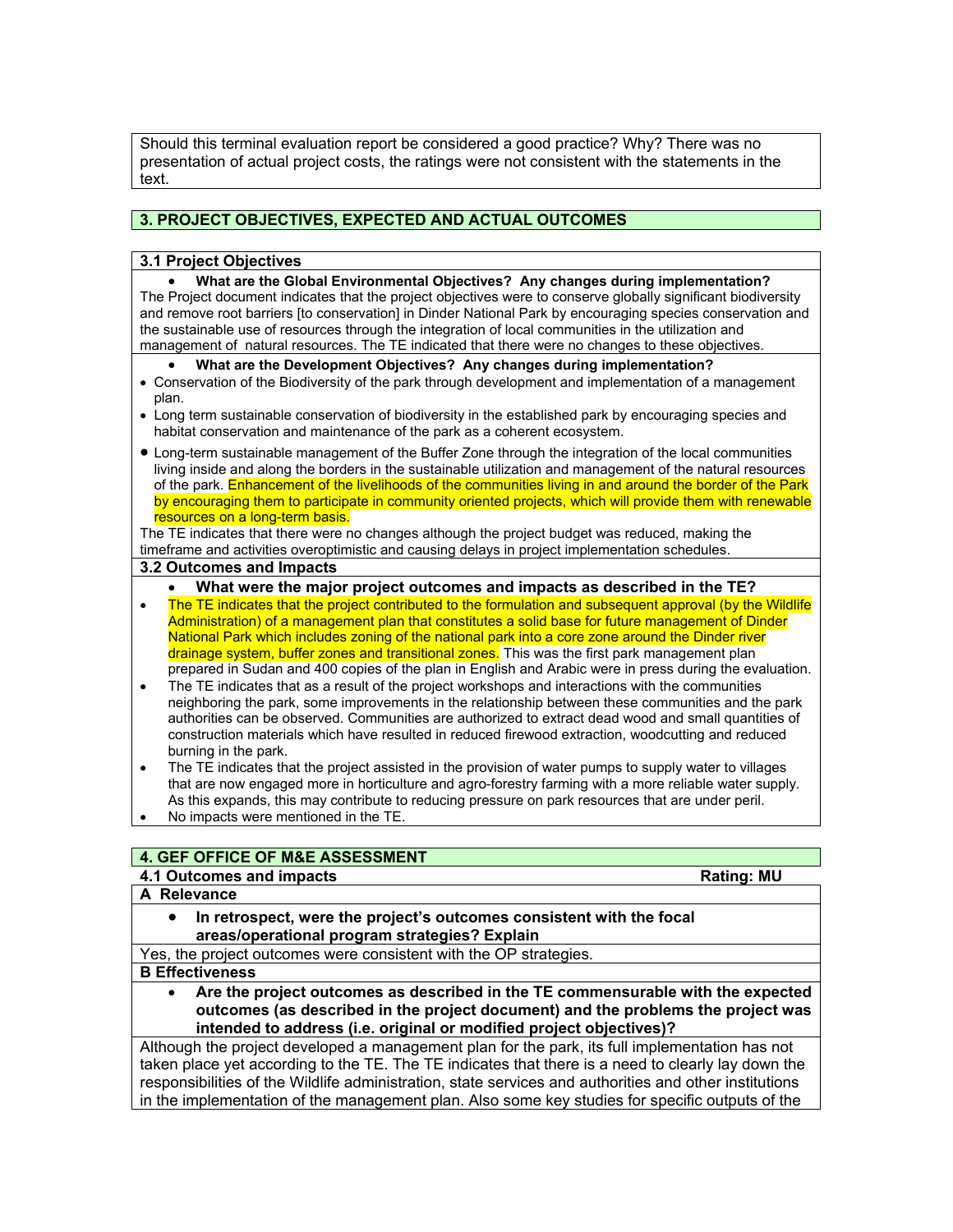project still remain to be done such as the hydrology systems of the Dinder wetlands and River during the seasons to improve their management and biodiversity and control the silting problems. Other shortcomings are discussed under sustainability.

#### **C Efficiency (cost-effectiveness)**

• **Include an assessment of outcomes and impacts in relation to inputs, costs, and implementation times based on the following questions: Was the project cost – effective? How does the cost-time Vs. outcomes compare to other similar projects? Was the project implementation delayed due to any bureaucratic, administrative or political problems?**

Although the project had some achievements under its objectives, it did not accomplish the three objectives described above which reduces the cost effectiveness.

**4.2 Likelihood of sustainability.** Using the following sustainability criteria, include an assessment of project sustainability based on the information presented in the TE.

#### **Financial resources A A Example 2 A Example 2 Rating: MU**

The project was unable to measure whether there had been any increases in income among local communities as a result of the project activities.

Some tourism infrastructure has already been put into place by the project and was handed over to the Wildlife Administration, which in its turn contracted a tourist company for the daily management. However, the high costs and regulations involved in visiting Sudan and Dinder NP, makes neighboring East Africa with more facilities and spectacular wildlife, a much more attractive tourist destination. Therefore financial sustainability is unlikely without further government support.

#### **B** Socio political **Rational Rational Rational Rational Rational Rational Rational Rational Rational Rational Rational Rational Rational Rational Rational Rational Rational Rational Rational Rational Rational Rational Rat**

According to the TE, much work still remains to be done with the communities in the area. Although the violent clashes between park scouts and poachers have reduced as a result of the project, relations remain tense. This park conflict is only the "downstream" part of a much wider land use problem in which pastoralists are squeezed out of the areas neighboring the national park states by the unauthorized expansion in (mechanized) farming. Thus pastoralists have to move to other areas of the park and the scouts shoot their cattle as it invades park areas. The TE makes several recommendations to begin more cooperative work with the communities but the results still remain to be seen, thus socio political sustainability is moderately unlikely.

### **C** Institutional framework and governance **Rating: MU** Rating: MU

The TE indicates that the government showed strong commitment to conservation of the park as indicated by the large number of park personnel (15 officers and 285 scouts) and infrastructure available (communication systems, solar energy, water pumps, vehicles, etc). However, the TE indicates that the intervention capacity of the personnel remains a concern, particularly regarding their training and leadership skills, high turnover of officers, as well as their lack of presence/access to the park year round (rainy and dry season). Some personnel should be selected to work with the local communities and assist in their development. Although support was achieved for a land use plan at the local government level, no support has been obtained yet from the Federal Minister of Agriculture to put the appropriate policies in place. In addition, other conflicts of land use with the powerful Farmers union at the State Legislative Assembly has also prevented further progress in adopting land use plans catered to the interests of pastoralists.

**D Ecological (for example, for coffee production projects, reforestation for carbon sequestration under OP12, etc.) Rating: MU**

Cattle farmers are still invading the park in search of water and fodder especially during the dry season when resources are already limited for the existing biodiversity. Environmental sustainability will also depend on this issue being resolved. The TE also indicates that the continuing downward trend in wildlife numbers since the late 1960s is concerning. To cite only one example: since the start of the project, tiang, an antelope that roams beyond the park boundaries during the rainy season, has gone extinct. The general reasons behind the changes are largely known (rainy season habitat disturbances, poaching, competition with livestock, reduced flooding, etc.), but no information exists on their relative importance.

#### **E Examples of replication and catalytic outcomes suggesting increased likelihood of sustainability Rating: Unable to assess**

None described

## **4.3 Assessment of the project's monitoring and evaluation system based on the information in the TE**

**A. Effective M&E systems in place: What were the accomplishments and shortcomings of the project's M&E system in terms of the tools used such as:**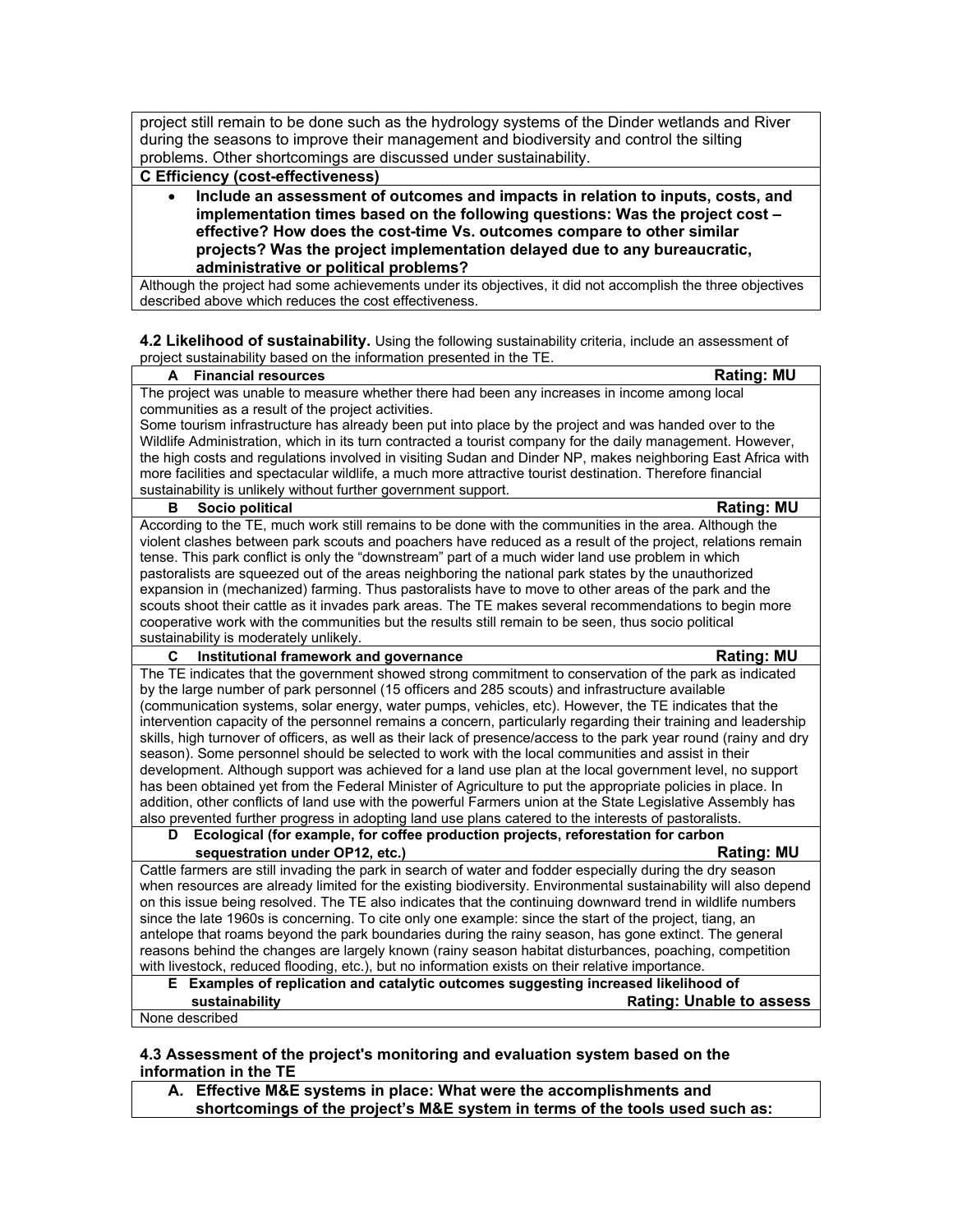## **indicators, baselines, benchmarks, data collection and analysis systems, special studies and reports, etc.? Rating: MU**

The TE did not contain an explicit assessment of the project M&E system. The TE indicates that the project designed and used a logical framework to track progress of activities and deliverables but a formal M&E system to measure biodiversity improvements would take place in the following phase (consolidation phase) of the project, thus suggesting that the system was never put in place during the project. Some large mammal and bird surveys were conducted, but the TE indicates that the methodology and data were not reliable.

# **B. Information used for adaptive management: What is the experience of the project with adaptive management? Rating: MU**

The project used the World Bank/WWF Management effectiveness tracking tool to monitor progress in the implementation of relevant activities and decide on the next steps but the tracking tool assessment was filled out in February of 2005, when the evaluation mission was carried out so there is no indication that it was used for adaptive management during the project. **Can the project M&E system be considered a good practice? No**

# **4.4 Lessons**

Project lessons as described in the TE

**What lessons mentioned in the TE that can be considered a good practice or approaches to avoid and could have application for other GEF projects?**

Development interventions associated with the management of protected areas have been criticized of commanding meagre resources compared to administrative costs (personnel, vehicles, etc.). Conservation projects, despite their experimental nature, encounter pressures to increase their coverage beyond resources already committed. Such pressures come from local communities as well as officials who conceive project interventions as services rather than experimental endeavours to be replicated in the future. Spreading the limited resources for community development interventions over a wider area characterized by a poor transportation and communication infrastructure not only increases the costs of the project, but also casts grave doubts on the sustainability of its impact.

**4.5 Quality of the evaluation report** Provide a number rating 1-6 to each criteria based on: Highly Satisfactory = 6, Satisfactory = 5, Moderately Satisfactory = 4, Moderately Unsatisfactory = 3, Unsatisfactory = 2, and Highly Unsatisfactory = 1. Please refer to the "Criteria for the assessment of the quality of terminal evaluation reports" in the document "Ratings for the achievement of objectives, sustainability of outcomes and impacts, quality of terminal evaluation reports and project M&E systems" for further definitions of the ratings.

**4.5.1 Comments on the summary of project ratings and terminal evaluation findings** In some cases the GEF Office of M&E may have independent information collected for example, through a field visit or independent evaluators working for the Office of M&E. If substantial independent information has been collected, then complete this section with any comments about the project. N/A

**4.5.2 Quality of terminal evaluation report Ratings A. Does the report contain an assessment of relevant outcomes and impacts of the project and the achievement of the objectives?** Yes, it presents an assessment of outcomes and achievement of objectives. However, the TE could have been more critical at times of the project shortcomings MS **B. Is the report internally consistent, is the evidence complete/convincing and are the IA ratings substantiated?** Yes, the report provided a wealth of information on the situation and progress regarding each objective and expected output but the ratings were often out MS